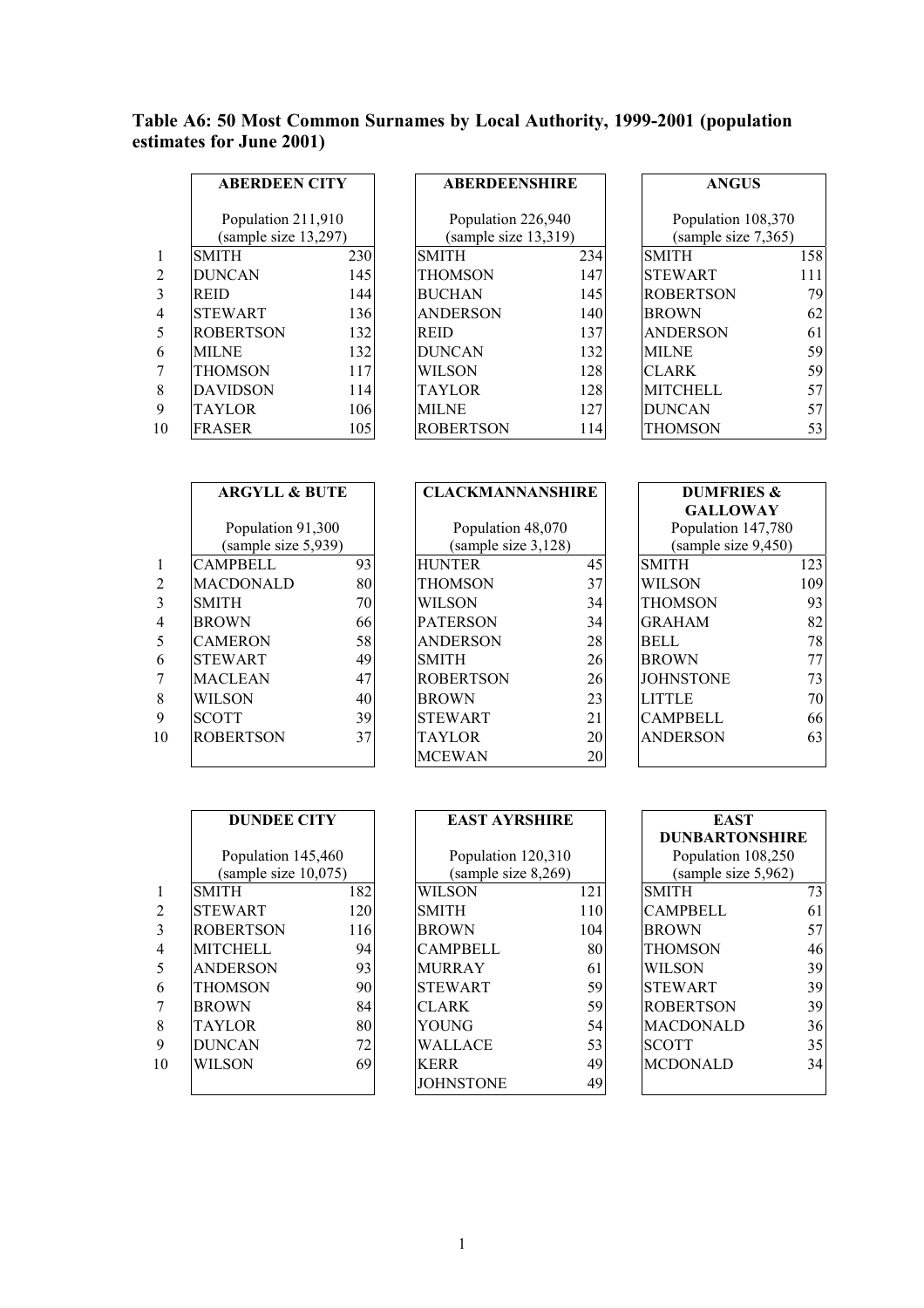|                | <b>EAST LOTHIAN</b> |    | <b>EAST RENFREWSHIRE</b>                 |    |                      | <b>CITY OF EDINBURGH</b> |  |
|----------------|---------------------|----|------------------------------------------|----|----------------------|--------------------------|--|
|                | Population 90,180   |    | Population 89,410<br>(sample size 5,354) |    | Population 449,020   |                          |  |
|                | (sample size 6,011) |    |                                          |    | (sample size 28,462) |                          |  |
| $\mathbf{1}$   | <b>SMITH</b>        | 96 | <b>SMITH</b>                             | 47 | <b>SMITH</b>         | 339                      |  |
| 2              | THOMSON             | 90 | <b>MILLER</b>                            | 43 | <b>ROBERTSON</b>     | 277                      |  |
| 3              | <b>BROWN</b>        | 63 | <b>WILSON</b>                            | 41 | <b>ANDERSON</b>      | 259                      |  |
| $\overline{4}$ | <b>SCOTT</b>        | 55 | <b>STEWART</b>                           | 41 | <b>BROWN</b>         | 256                      |  |
| 5              | WILSON              | 53 | <b>BROWN</b>                             | 41 | <b>WILSON</b>        | 241                      |  |
| 6              | <b>STEWART</b>      | 52 | <b>CAMPBELL</b>                          | 38 | <b>THOMSON</b>       | 237                      |  |
| 7              | <b>ROBERTSON</b>    | 44 | <b>ANDERSON</b>                          | 38 | <b>SCOTT</b>         | 191                      |  |
| 8              | <b>REID</b>         | 42 | YOUNG                                    | 34 | <b>STEWART</b>       | 160                      |  |
| 9              | <b>ANDERSON</b>     | 41 | <b>ROBERTSON</b>                         | 34 | <b>CAMPBELL</b>      | 159                      |  |
| 10             | YOUNG               | 40 | <b>REID</b>                              | 32 | YOUNG                | 134                      |  |

## **EAST RENFREWSHIRE** Population 89,410  $\frac{\text{(sample size 5,354)}}{\text{SMITH}}$ STEWART 41 CAMPBELL 38 ANDERSON 38<br>YOUNG 34 ROBERTSON 34

|                | <b>EAST LOTHIAN</b> |    | <b>EAST RENFREWSHIRE</b> |    | <b>CITY OF EDINBURGH</b> |                  |
|----------------|---------------------|----|--------------------------|----|--------------------------|------------------|
|                | Population 90,180   |    | Population 89,410        |    | Population 449,020       |                  |
|                | (sample size 6,011) |    | (sample size 5,354)      |    | (sample size 28,462)     |                  |
| $\mathbf{1}$   | <b>SMITH</b>        | 96 | <b>SMITH</b>             | 47 | <b>SMITH</b>             | 339              |
| 2              | <b>THOMSON</b>      | 90 | <b>MILLER</b>            | 43 | <b>ROBERTSON</b>         | 277              |
| 3              | <b>BROWN</b>        | 63 | <b>WILSON</b>            | 41 | <b>ANDERSON</b>          | 259              |
| $\overline{4}$ | <b>SCOTT</b>        | 55 | <b>STEWART</b>           | 41 | <b>BROWN</b>             | 256              |
| 5              | WILSON              | 53 | <b>BROWN</b>             | 41 | WILSON                   | 241              |
| 6              | <b>STEWART</b>      | 52 | <b>CAMPBELL</b>          | 38 | <b>THOMSON</b>           | 237              |
| $\overline{7}$ | <b>ROBERTSON</b>    | 44 | <b>ANDERSON</b>          | 38 | <b>SCOTT</b>             | 191 <sup>1</sup> |
| 8              | <b>REID</b>         | 42 | YOUNG                    | 34 | <b>STEWART</b>           | 160              |
| 9              | <b>ANDERSON</b>     | 41 | <b>ROBERTSON</b>         | 34 | <b>CAMPBELL</b>          | 159              |
| 10             | YOUNG               | 40 | <b>REID</b>              | 32 | YOUNG                    | 134              |

|                | <b>EILEAN SIAR</b>                       |     | <b>FALKIRK</b>                            |     | FIFE                                       |     |
|----------------|------------------------------------------|-----|-------------------------------------------|-----|--------------------------------------------|-----|
|                | Population 26,450<br>(sample size 1,891) |     | Population 145,270<br>(sample size 9,469) |     | Population 349,770<br>(sample size 22,446) |     |
| $\mathbf{1}$   | <b>MACLEOD</b>                           | 256 | <b>SMITH</b>                              | 112 | <b>SMITH</b>                               | 293 |
| 2              | <b>MACDONALD</b>                         | 204 | <b>WILSON</b>                             | 103 | <b>WILSON</b>                              | 250 |
| 3              | <b>MORRISON</b>                          | 118 | <b>BROWN</b>                              | 97  | <b>BROWN</b>                               | 250 |
| $\overline{4}$ | <b>MACKENZIE</b>                         | 84  | <b>ROBERTSON</b>                          | 94  | <b>THOMSON</b>                             | 228 |
| 5              | <b>MACKAY</b>                            | 65  | <b>ANDERSON</b>                           | 90  | <b>ROBERTSON</b>                           | 205 |
| 6              | CAMPBELL                                 | 65  | THOMSON                                   | 81  | <b>ANDERSON</b>                            | 179 |
| 7              | <b>MACLEAN</b>                           | 62  | <b>CAMPBELL</b>                           | 76  | <b>STEWART</b>                             | 164 |
| 8              | <b>MACIVER</b>                           | 56  | <b>STEWART</b>                            | 69  | <b>CAMPBELL</b>                            | 145 |
| 9              | <b>MURRAY</b>                            | 47  | <b>MARSHALL</b>                           | 62  | <b>PATERSON</b>                            | 133 |
| 10             | <b>SMITH</b>                             | 44  | <b>BELL</b>                               | 61  | <b>TAYLOR</b>                              | 132 |
|                |                                          |     |                                           |     | <b>SCOTT</b>                               | 132 |

| <b>FALKIRK</b>      |     |
|---------------------|-----|
| Population 145,270  |     |
| (sample size 9,469) |     |
| <b>SMITH</b>        | 112 |
| WIL SON             | 103 |
| <b>BROWN</b>        | 97  |
| ROBERTSON           | 94  |
| <b>ANDERSON</b>     | 90  |
| THOMSON             | 81  |
| <b>CAMPBELL</b>     | 76  |
| STEWART             | 69  |
| MARSHALL            | 62  |
| BELL                | 61  |
|                     |     |

| FIFE                 |     |
|----------------------|-----|
| Population 349,770   |     |
|                      |     |
| (sample size 22,446) |     |
| <b>SMITH</b>         | 293 |
| WILSON               | 250 |
| BROWN                | 250 |
| THOMSON              | 228 |
| ROBERTSON            | 205 |
| ANDERSON             | 179 |
| <b>STEWART</b>       | 164 |
| <b>CAMPBELL</b>      | 145 |
| PATERSON             | 133 |
| TAYLOR               | 132 |
| SCOTT                | 132 |

|                |    | <b>GLASGOW CITY</b>                        |     | <b>HIGHLAND</b>                            |     | <b>INVERCLYDE</b>                        |    |
|----------------|----|--------------------------------------------|-----|--------------------------------------------|-----|------------------------------------------|----|
|                |    | Population 578,710<br>(sample size 43,971) |     | Population 208,920<br>(sample size 13,764) |     | Population 84,150<br>(sample size 6,094) |    |
| 1              |    | <b>SMITH</b>                               | 472 | <b>MACDONALD</b>                           | 431 | <b>CAMPBELL</b>                          | 60 |
| $\overline{2}$ |    | <b>CAMPBELL</b>                            | 394 | <b>MACKENZIE</b>                           | 372 | <b>SMITH</b>                             | 57 |
| 3              |    | <b>BROWN</b>                               | 360 | <b>MACKAY</b>                              | 317 | <b>WILSON</b>                            | 53 |
| 4              |    | <b>STEWART</b>                             | 312 | <b>ROSS</b>                                | 273 | <b>ANDERSON</b>                          | 45 |
| 5              |    | WILSON                                     | 299 | <b>MACLEOD</b>                             | 255 | <b>DOCHERTY</b>                          | 44 |
| 6              |    | <b>THOMSON</b>                             | 287 | <b>FRASER</b>                              | 234 | <b>STEWART</b>                           | 41 |
|                |    | <b>KELLY</b>                               | 255 | <b>CAMPBELL</b>                            | 196 | <b>BROWN</b>                             | 38 |
| 8              |    | <b>ROBERTSON</b>                           | 230 | <b>SUTHERLAND</b>                          | 177 | <b>KELLY</b>                             | 36 |
| 9              |    | <b>MURRAY</b>                              | 224 | <b>SMITH</b>                               | 146 | <b>THOMSON</b>                           | 35 |
|                | 10 | <b>ANDERSON</b>                            | 208 | <b>STEWART</b>                             | 139 | <b>ROBERTSON</b>                         | 31 |
|                |    |                                            |     |                                            |     | <b>MITCHELL</b>                          | 31 |
|                |    |                                            |     |                                            |     |                                          |    |

| <b>HIGHLAND</b>                            |     |
|--------------------------------------------|-----|
| Population 208,920<br>(sample size 13,764) |     |
| <b>MACDONALD</b>                           | 431 |
| MACKENZIE                                  | 372 |
| MACKAY                                     | 317 |
| <b>ROSS</b>                                | 273 |
| MACLEOD                                    | 255 |
| <b>FRASER</b>                              | 234 |
| CAMPBELL                                   | 196 |
| SUTHERLAND                                 | 177 |
| <b>SMITH</b>                               | 146 |
| STEWART                                    | 139 |
|                                            |     |
|                                            |     |

| <b>INVERCLYDE</b>   |    |
|---------------------|----|
| Population 84,150   |    |
| (sample size 6,094) |    |
| CAMPBELL            | 60 |
| SMITH               | 57 |
| WILSON              | 53 |
| ANDERSON            | 45 |
| DOCHERTY            | 44 |
| STEWART             | 41 |
| <b>BROWN</b>        | 38 |
| <b>KELLY</b>        | 36 |
| THOMSON             | 35 |
| ROBERTSON           | 31 |
| MITCHELL            | 31 |
| CAMERON             | 3. |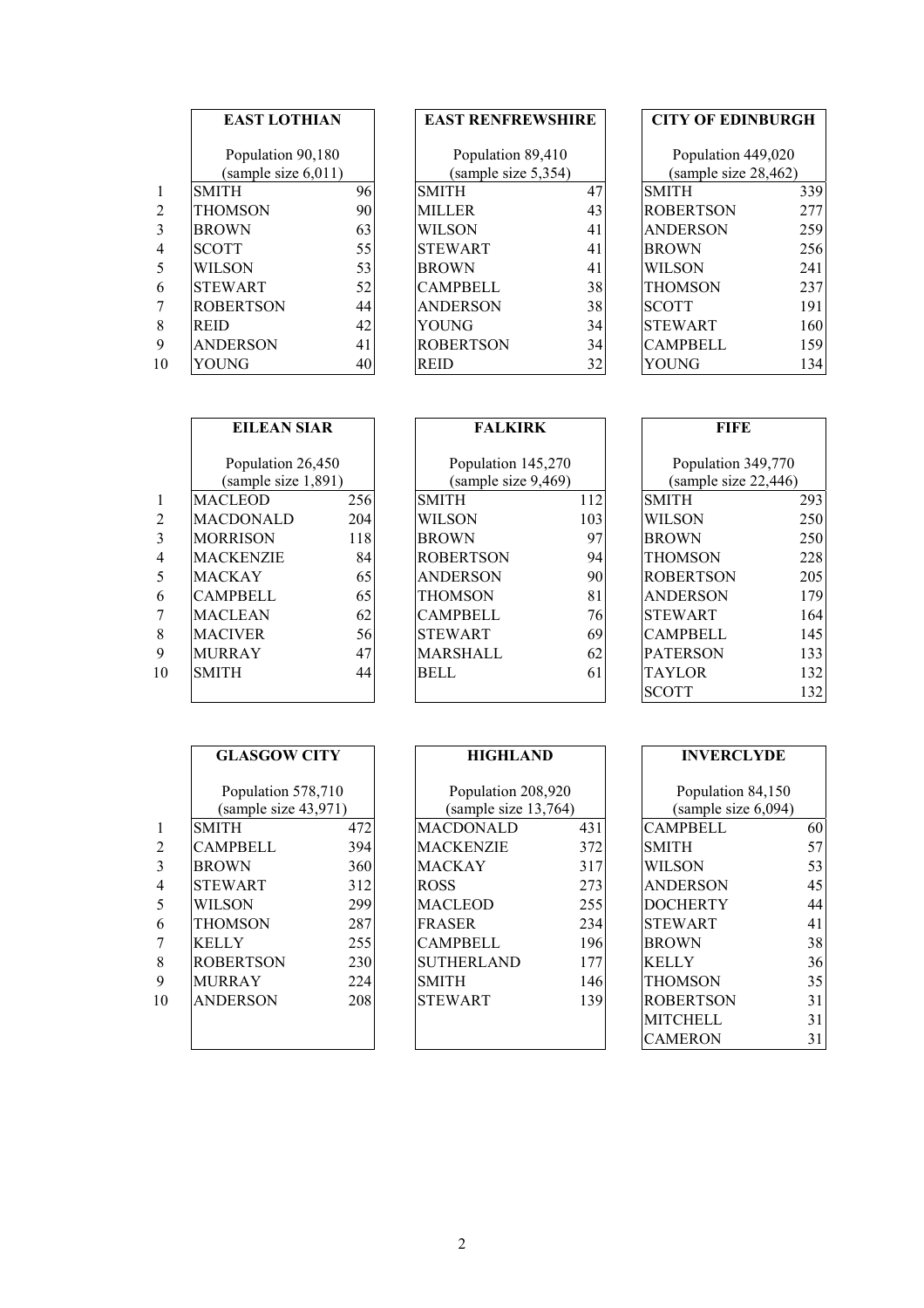|                | <b>MIDLOTHIAN</b><br>Population 80,950 |    | <b>MORAY</b>        |     | <b>NORTH AYRSHIRE</b> |     |
|----------------|----------------------------------------|----|---------------------|-----|-----------------------|-----|
|                |                                        |    | Population 87,000   |     | Population 135,820    |     |
|                | (sample size 5,319)                    |    | (sample size 5,615) |     | (sample size 9,170)   |     |
| $\mathbf{1}$   | <b>SMITH</b>                           | 75 | <b>SMITH</b>        | 118 | <b>SMITH</b>          | 113 |
| 2              | THOMSON                                | 64 | <b>STEWART</b>      | 83  | <b>WILSON</b>         | 104 |
| 3              | <b>ROBERTSON</b>                       | 57 | <b>MORRISON</b>     | 60  | <b>BROWN</b>          | 97  |
| $\overline{4}$ | WILSON                                 | 55 | <b>GRANT</b>        | 56  | <b>CAMPBELL</b>       | 76  |
| 5              | WATSON                                 | 54 | <b>DUNCAN</b>       | 56  | <b>THOMSON</b>        | 70  |
| 6              | <b>BROWN</b>                           | 50 | <b>CAMPBELL</b>     | 55  | <b>REID</b>           | 69  |
| 7              | <b>ANDERSON</b>                        | 40 | <b>FRASER</b>       | 53  | <b>STEWART</b>        | 64  |
| 8              | <b>STEWART</b>                         | 38 | <b>REID</b>         | 52  | <b>KERR</b>           | 64  |
| 9              | <b>CAMPBELL</b>                        | 35 | <b>ANDERSON</b>     | 49  | FERGUSON              | 64  |
| 10             | <b>SCOTT</b>                           | 34 | <b>MURRAY</b>       | 48  | <b>ANDERSON</b>       | 64  |

 $\overline{\phantom{a}}$ 

|                | <b>MIDLOTHIAN</b><br>Population 80,950 |    | <b>MORAY</b>           |     | <b>NORTH AYRSHIRE</b> |     |
|----------------|----------------------------------------|----|------------------------|-----|-----------------------|-----|
|                |                                        |    | Population 87,000      |     | Population 135,820    |     |
|                | (sample size 5,319)                    |    | (sample size $5,615$ ) |     | (sample size 9,170)   |     |
| $\mathbf{1}$   | <b>SMITH</b>                           | 75 | <b>SMITH</b>           | 118 | <b>SMITH</b>          | 113 |
| 2              | <b>THOMSON</b>                         | 64 | <b>STEWART</b>         | 83  | <b>WILSON</b>         | 104 |
| 3              | <b>ROBERTSON</b>                       | 57 | <b>MORRISON</b>        | 60  | <b>BROWN</b>          | 97  |
| $\overline{4}$ | <b>WILSON</b>                          | 55 | <b>GRANT</b>           | 56  | <b>CAMPBELL</b>       | 76  |
| 5              | <b>WATSON</b>                          | 54 | <b>DUNCAN</b>          | 56  | <b>THOMSON</b>        | 70  |
| 6              | <b>BROWN</b>                           | 50 | <b>CAMPBELL</b>        | 55  | <b>REID</b>           | 69  |
| 7              | <b>ANDERSON</b>                        | 40 | <b>FRASER</b>          | 53  | <b>STEWART</b>        | 64  |
| 8              | <b>STEWART</b>                         | 38 | <b>REID</b>            | 52  | <b>KERR</b>           | 64  |
| 9              | CAMPBELL                               | 35 | <b>ANDERSON</b>        | 49  | <b>FERGUSON</b>       | 64  |
| 10             | <b>SCOTT</b>                           | 34 | <b>MURRAY</b>          | 48  | <b>ANDERSON</b>       | 64  |

| <b>NORTH AVRSHIRE</b> |     |
|-----------------------|-----|
| Population 135,820    |     |
| (sample size 9,170)   |     |
| <b>SMITH</b>          | 113 |
| WILSON                | 104 |
| <b>BROWN</b>          | q,  |
| <b>CAMPBELL</b>       | 76  |
| THOMSON               | 70  |
| REID                  | 69  |
| <b>STEWART</b>        | 64  |
| <b>KERR</b>           | 64  |
| FERGUSON              |     |
| DERSON                |     |

|                | <b>NORTH LANARKSHIRE</b>                   |     | <b>ORKNEY ISLANDS</b>                    |                 |                                           | <b>PERTH &amp; KINROSS</b> |
|----------------|--------------------------------------------|-----|------------------------------------------|-----------------|-------------------------------------------|----------------------------|
|                | Population 321,180<br>(sample size 21,855) |     | Population 19,220<br>(sample size 1,150) |                 | Population 134,950<br>(sample size 8,797) |                            |
| $\mathbf{1}$   | <b>SMITH</b>                               | 244 | <b>RENDALL</b>                           | 26              | <b>STEWART</b>                            | 130                        |
| 2              | <b>BROWN</b>                               | 233 | <b>DREVER</b>                            | 25              | <b>ROBERTSON</b>                          | 126                        |
| 3              | CAMPBELL                                   | 167 | <b>SINCLAIR</b>                          | 23              | <b>SMITH</b>                              | 118                        |
| $\overline{4}$ | <b>WILSON</b>                              | 156 | <b>FLETT</b>                             | 23              | <b>BROWN</b>                              | 77                         |
| 5              | <b>STEWART</b>                             | 152 | <b>SCOTT</b>                             | 21              | <b>THOMSON</b>                            | 64                         |
| 6              | <b>THOMSON</b>                             | 125 | <b>TAIT</b>                              | 20              | <b>ANDERSON</b>                           | 64                         |
| 7              | <b>HAMILTON</b>                            | 124 | <b>CRAIGIE</b>                           | 16              | <b>SCOTT</b>                              | 60                         |
| 8              | <b>ANDERSON</b>                            | 123 | <b>MUIR</b>                              | 15              | <b>REID</b>                               | 60                         |
| 9              | <b>ROBERTSON</b>                           | 122 | <b>HARCUS</b>                            | 15              | <b>TAYLOR</b>                             | 58                         |
| 10             | MILLER                                     | 113 | <b>SPENCE</b>                            | 13 <sup>1</sup> | <b>MACDONALD</b>                          | 57                         |

| UKKNE I ISLANDS     |    |
|---------------------|----|
|                     |    |
| Population 19,220   |    |
| (sample size 1,150) |    |
| <b>RENDALL</b>      | 26 |
| DREVER              | 25 |
| <b>SINCLAIR</b>     | 23 |
| <b>FLETT</b>        | 23 |
| <b>SCOTT</b>        | 21 |
| TAIT                | 20 |
| <b>CRAIGIE</b>      | 16 |
| MUIR-               | 15 |
| HARCUS              | 15 |
| <b>SPENCE</b>       | 13 |

| <b>PERTH &amp; KINROSS</b>                |     |
|-------------------------------------------|-----|
| Population 134,950<br>(sample size 8,797) |     |
| <b>STEWART</b>                            | 130 |
| ROBERTSON                                 | 126 |
| <b>SMITH</b>                              | 118 |
| <b>BROWN</b>                              | 77  |
| THOMSON                                   | 64  |
| ANDERSON                                  | 64  |
| <b>SCOTT</b>                              | 60  |
| REID                                      | 60  |
| TAYLOR                                    | 58  |
| ACDONALD                                  |     |

|                | <b>RENFREWSHIRE</b>                        |     | <b>SCOTTISH BORDERS</b>                   |     | <b>SHETLAND ISLANDS</b>                  |    |
|----------------|--------------------------------------------|-----|-------------------------------------------|-----|------------------------------------------|----|
|                | Population 172,850<br>(sample size 12,004) |     | Population 106,950<br>(sample size 7,098) |     | Population 21,960<br>(sample size 1,379) |    |
| $\mathbf{1}$   | <b>SMITH</b>                               | 138 | <b>SCOTT</b>                              | 109 | <b>JOHNSON</b>                           | 44 |
| 2              | <b>CAMPBELL</b>                            | 136 | <b>BROWN</b>                              | 90  | <b>SMITH</b>                             | 42 |
| 3              | <b>WILSON</b>                              | 115 | WILSON                                    | 79  | <b>WILLIAMSON</b>                        | 37 |
| $\overline{4}$ | <b>BROWN</b>                               | 113 | <b>SMITH</b>                              | 73  | <b>JAMIESON</b>                          | 28 |
| 5              | <b>STEWART</b>                             | 81  | YOUNG                                     | 61  | <b>ROBERTSON</b>                         | 26 |
| 6              | <b>KERR</b>                                | 77  | THOMSON                                   | 61  | <b>ANDERSON</b>                          | 25 |
| 7              | <b>KELLY</b>                               | 72  | TURNBULL                                  | 59  | <b>LEASK</b>                             | 24 |
| 8              | <b>ANDERSON</b>                            | 71  | <b>ANDERSON</b>                           | 54  | <b>IRVINE</b>                            | 24 |
| 9              | <b>ROBERTSON</b>                           | 70  | <b>DOUGLAS</b>                            | 51  | <b>THOMSON</b>                           | 22 |
| 10             | <b>THOMSON</b>                             | 67  | <b>BELL</b>                               | 51  | <b>MANSON</b>                            | 21 |
|                | <b>REID</b>                                | 67  |                                           |     |                                          |    |

| эсэн нэн в<br>UKIJEKS |     |
|-----------------------|-----|
| Population 106,950    |     |
| (sample size 7,098)   |     |
| <b>SCOTT</b>          | 109 |
| <b>BROWN</b>          | 90  |
| WILSON                | 79  |
| <b>SMITH</b>          | 73  |
| YOUNG                 | 61  |
| THOMSON               | 61  |
| TURNBULL              | 59  |
| ANDERSON              | 54  |
| DOUGLAS               | 51  |
| BELL                  | 51  |
|                       |     |

| SHETLAND ISLANDS                         |    |  |
|------------------------------------------|----|--|
| Population 21,960<br>(sample size 1,379) |    |  |
| JOHNSON                                  | 44 |  |
| SMITH                                    | 42 |  |
| WILLIAMSON                               | 37 |  |
| JAMIESON                                 | 28 |  |
| ROBERTSON                                | 26 |  |
| ANDERSON                                 | 25 |  |
| LEASK                                    | 24 |  |
| <b>IRVINE</b>                            | 24 |  |
| THOMSON                                  | 22 |  |
| MANSON                                   | 21 |  |
|                                          |    |  |